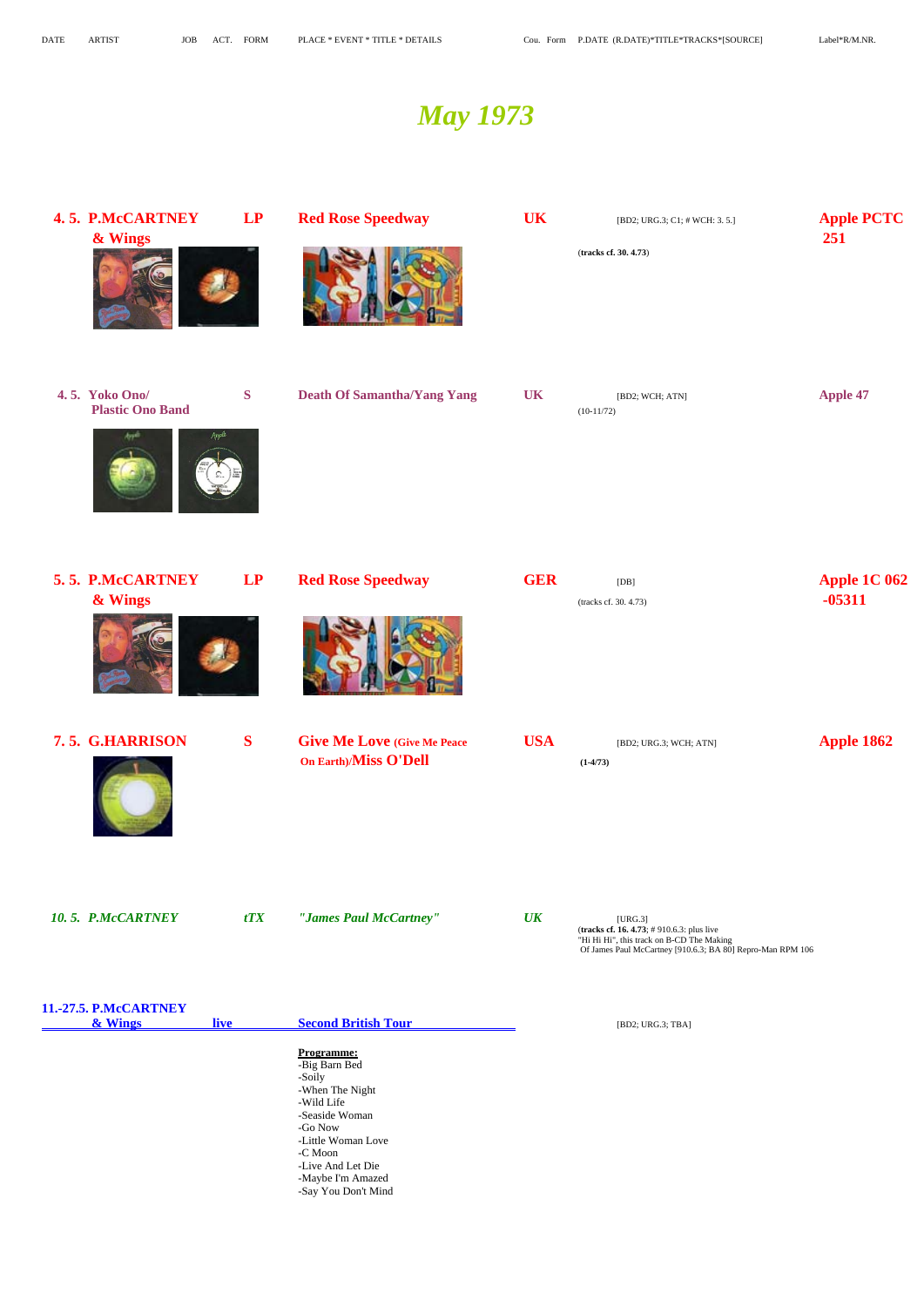-My Love -The Mess -Hi Hi Hi -Long Tall Sally

| 11.5. P.McCARTNEY<br>& Wings | live | <b>Bristol/Hippodrome</b><br>01         | [BD2; URG.3; TBA; BA 37]<br>bootlegs:<br>GER B-CD-R<br>8.98 Wings Bristol Hippodrome, 11 May 1973 [BA 88]<br>PM 730511<br>-Soily/Big Barn Bed/When The Night/Wild Life/<br>Seaside Woman/Little Woman Love - C Moon/Live<br>And Let Die/Maybe I'm Amazed/My Love/Go Now/<br>Say You Don't Mind/The Mess/Hi Hi Hi/Long Tall                                                                                                                                                                                                                                                                                                                                                                                |
|------------------------------|------|-----------------------------------------|-----------------------------------------------------------------------------------------------------------------------------------------------------------------------------------------------------------------------------------------------------------------------------------------------------------------------------------------------------------------------------------------------------------------------------------------------------------------------------------------------------------------------------------------------------------------------------------------------------------------------------------------------------------------------------------------------------------|
| 12.5. P.McCARTNEY<br>& Wings | live | <b>Oxford/New Theatre</b><br>02         | Sally (G audience rec., mono)<br>[BD2; URG.3; TBA; BA 37]<br>bootlegs:<br>JAP B-DCD-R 3.98 Gonna Do It Ya! Sweet Banana [BA 86]<br>$-$<br>? -Soily/Big Barn Bed/When The Night/Wild Life/<br>Seaside Woman/Little Woman Love - C Moon/Live<br>And Let Die (3:43, edit)/My Love/Go Now/Say You<br>Don't Mind/The Mess/ (edit)Hi Hi Hi/Long Tall Sally<br>(fair mono audience rec.)<br>GER B-CD-R<br>8.98 Wings Oxford New Theatre, 12 May 1973 [BA 88]<br>PM 730512<br>-Soily/Big Barn Bed/When The Night/Wild Life/Seaside<br>Woman/Little Woman Love - C Moon/Live And Let Die/<br>Maybe I'm Amazed/My Love/Go Now/Say You Don't<br>Mind/The Mess/Hi Hi Hi/Long Tall Sally (good<br>audience rec., mono) |
| 12.5. P.McCARTNEY            | Int  | <b>Oxford</b> (w/Dave Symonds)          | [BD2; URG.3]<br>bootleg:<br><b>B-CD</b><br>Give Ireland Back To The Irish [URG.3]                                                                                                                                                                                                                                                                                                                                                                                                                                                                                                                                                                                                                         |
| 12.5. P.McCARTNEY            | Int  | <b>Oxford</b> (w/ Rich Phoenix)         | [BA $42$ ]<br>compilations/documentaries:<br>CD<br>91 GIVE IRELAND BACK TO THE IRISH [BA 42]<br>Wax Recs. JPM 73                                                                                                                                                                                                                                                                                                                                                                                                                                                                                                                                                                                          |
| 13.5. P.McCARTNEY<br>& Wings | live | <b>Cardiff/Capitol</b><br>$\mathbf{03}$ | [BD2; URG.3; TBA; BA 37]<br>bootlegs:<br>GER B-CD-R<br>8.98 Wings Cardiff Capitol Theatre, 13 May 1973<br>PM 730513<br>[BA 88]<br>-Soily/Big Barn Bed/When The Night/Wild Life/Seaside<br>Woman/Little Woman Love - C Moon/Live And Let Die/<br>Maybe I'm Amazed/My Love/Go Now/Say You Don't<br>Mind/The Mess/Hi Hi Hi/Long Tall Sally<br>(G audience rec., mono)                                                                                                                                                                                                                                                                                                                                        |
| 15.5. P.McCARTNEY<br>& Wings | live | <b>Bournemouth/Winter Gardens</b><br>04 | [BD2; URG.3; TBA; BA 37]                                                                                                                                                                                                                                                                                                                                                                                                                                                                                                                                                                                                                                                                                  |
| 16.5. P.McCARTNEY<br>& Wings | live | <b>Manchester/Hard Rock (I)</b><br>05   | [BD2; URG.3; TBA]                                                                                                                                                                                                                                                                                                                                                                                                                                                                                                                                                                                                                                                                                         |
| 17.5. P.McCARTNEY<br>& Wings | live | <b>Manchester/Hard Rock (II)</b><br>-06 | [BD2; URG.3; TBA; BA 37]<br>bootlegs:<br>JAP B-CD-R<br>5.98 Live In San Francisco 14th June 1976 [BA 86]<br>Beatle Boots Recs.                                                                                                                                                                                                                                                                                                                                                                                                                                                                                                                                                                            |

? *-Big Barn Bed* (fair mono audience rec., 3:38)

| & Wings                      | live | 07 | <b>Liverpool/Empire Theatre (afternoon show)</b> |                         |      | [BD2; URG.3; TBA; BA 37]                                                                                                                                                                                                                                                                          |
|------------------------------|------|----|--------------------------------------------------|-------------------------|------|---------------------------------------------------------------------------------------------------------------------------------------------------------------------------------------------------------------------------------------------------------------------------------------------------|
|                              |      |    |                                                  | bootlegs:<br>GER B-CD-R | 8.98 | Wings Liverpool Empire Theatre, 18 May 1973<br>PM 730518<br>[BA 88]<br>-Big Barn Bed/When The Night/Wild Life/Seaside<br>Woman/Little Woman Love - C Moon/Live And Let Die/<br>Maybe I'm Amazed/My Love/Go Now/Say You Don't<br>Mind/The Mess/Hi Hi Hi/Long Tall Sally<br>(G audience rec., mono) |
| 18.5. P.McCARTNEY<br>& Wings | live | 08 | <b>Liverpool/Empire Theatre (evening show)</b>   |                         |      | [BD2]                                                                                                                                                                                                                                                                                             |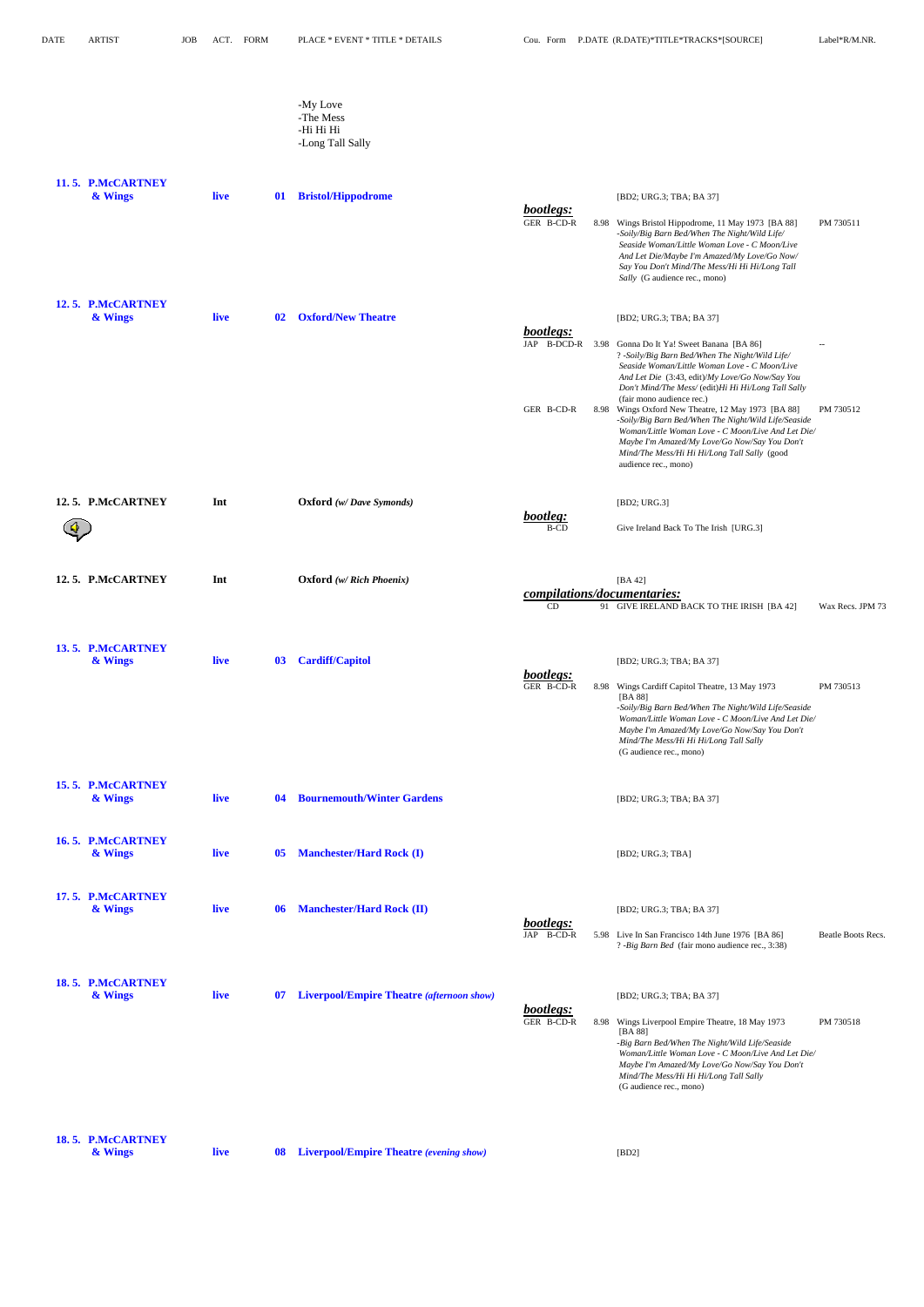| 19.5. P.McCARTNEY<br>& Wings | live          | 09 | <b>Leeds/University</b>                           |                                    | [BD2; URG.3; TBA; JPGR; BA 37]                                                                                                                                                                                                                                                           |                         |
|------------------------------|---------------|----|---------------------------------------------------|------------------------------------|------------------------------------------------------------------------------------------------------------------------------------------------------------------------------------------------------------------------------------------------------------------------------------------|-------------------------|
|                              |               |    |                                                   | bootlegs:                          |                                                                                                                                                                                                                                                                                          |                         |
|                              |               |    |                                                   | $B-LP$                             | Leeds, England [URG.3; FH; JPGR; IB 4; NFS-299]<br>-complete show except Say You Don't Mind, Long Tall<br>Sally, Hi Hi Hi, Live And Let Die [# NFS-299: "Live<br>And Let Die" included]                                                                                                  | King Kong 647/1050      |
|                              |               |    |                                                   | $\operatorname{B-LP}$              | Leeds '73                                                                                                                                                                                                                                                                                | $\gamma$                |
|                              |               |    |                                                   |                                    | -complete show except Big Barn Bed, Seaside Woman,<br>Maybe I'm Amazed, Go Now, Say You Don't Mind,                                                                                                                                                                                      |                         |
|                              |               |    |                                                   | $B-3LP$                            | Long Tall Sally<br>Wings [BA 37]<br>-Wild Life/When The Night/Little Woman Love-C Moon/<br>Big Barn Bed/Go Now                                                                                                                                                                           | Wizardo WRMB 505        |
|                              |               |    |                                                   | GER B-CD-R                         | 8.98 Wings Leeds University, 19 May 1973 [BA 88]<br>-Soily/Big Barn Bed/When The Night/Wild Life/Seaside<br>Woman/Little Woman Love - C Moon/Live And Let Die/<br>Maybe I'm Amazed/My Love/Go Now/Say You Don't<br>Mind/The Mess/Hi Hi Hi/Long Tall Sally (?)<br>(G audience rec., mono) | PM 730519               |
| 21.5. P.McCARTNEY<br>& Wings | live          | 10 | <b>Preston/Guild Hall</b>                         |                                    | [BD2; URG.3; TBA; BA 37]                                                                                                                                                                                                                                                                 |                         |
| 22.5. P.McCARTNEY            |               |    |                                                   |                                    |                                                                                                                                                                                                                                                                                          |                         |
| & Wings                      | live          | 11 | <b>Newcastle/Odeon</b>                            |                                    | [BD2; URG.3; #TBA; BA 38: Edinburgh/Odeon]                                                                                                                                                                                                                                               |                         |
| 23.5. P.McCARTNEY<br>& Wings | live          | 12 | Edinburgh/Odeon (afternoon show)                  |                                    |                                                                                                                                                                                                                                                                                          |                         |
|                              |               |    |                                                   |                                    | [BD2; URG.3; BA 37.40; #TBA; BA 38: 22. and 23.5.; # ATN; FH 196; JPGR: 22.<br>5.]                                                                                                                                                                                                       |                         |
|                              |               |    |                                                   | bootlegs:<br>GER B-CD-R            | 8.98 Wings Edinburgh Odeon Cinema, 23 May 1973, 18,00 PM 730523<br>O'Clock [BA 88]<br>-Soily/Big Barn Bed/When The Night/Wild Life/Seaside                                                                                                                                               |                         |
|                              |               |    |                                                   |                                    | Woman/Turkey in The Straw/Little Woman Love -<br>C Moon/Live And Let Die/Maybe I'm Amazed/My Love/<br>Go Now/Say You Don't Mind/The Mess/Hi Hi Hi/<br>Long Tall Sally (G audience rec., mono)                                                                                            |                         |
| 23.5. P.McCARTNEY            |               |    |                                                   |                                    |                                                                                                                                                                                                                                                                                          |                         |
| & Wings                      | live          | 13 | <b>Edinburgh/Odeon</b> (evening show)             |                                    | [BA 37.40; # BD2: not listed]                                                                                                                                                                                                                                                            |                         |
|                              |               |    |                                                   | $B-LP$                             | bootlegs feat. afternoon or evening show:<br>In Scotland [URG.3; FH]                                                                                                                                                                                                                     | Wizardo 302             |
|                              |               |    |                                                   | AUS B-CD                           | -complete except Hi Hi Hi<br>92 Live In Edinburgh Scotland                                                                                                                                                                                                                               | RAM Recs. 001           |
|                              |               |    |                                                   |                                    | [BBN 46; NFS-299; BA 53]<br>-complete except Say You Don't Mind, Go Now                                                                                                                                                                                                                  |                         |
|                              |               |    |                                                   | B-LP                               | Live In Scotland<br>-complete except Soily, Big Barn Bed, When The Night                                                                                                                                                                                                                 | Wizardo 302             |
|                              |               |    |                                                   | $B-LP$                             | Scotland<br>$-$ ?                                                                                                                                                                                                                                                                        | King Kong 646           |
|                              |               |    |                                                   | $B-LP$                             | Scotland 1973 [JPGR; URG.3; NFS-300]<br>-complete except Say You Don't Mind, Go Now<br>[these 2 songs dropped??]                                                                                                                                                                         | <b>Instant Analysis</b> |
|                              |               |    |                                                   | bootlegs:<br>GER B-CD-R            | 8.98 Wings Edinburgh Odeon Cinema, 23 May 1973, 21,00 PM 730523                                                                                                                                                                                                                          |                         |
|                              |               |    |                                                   |                                    | O'Clock [BA 88]<br>-Soily/Big Barn Bed/When The Night/Wild Life/Seaside<br>Woman/Little Woman Love - C Moon/Live And Let Die/<br>Maybe I'm Amazed/My Love/Go Now/Say You Don't<br>Mind/The Mess/Hi Hi Hi (G audience rec., mono)                                                         |                         |
| 24.5. Billy Lawrie           | R cocomp stud |    | <b>London/Morgan Studios or Startling Studios</b> |                                    | [BBN 31; # JPGR: Oct.73; BUC: prob. May 73 Startling St.]                                                                                                                                                                                                                                |                         |
|                              |               |    | -Rock And Roller<br>3:35                          |                                    |                                                                                                                                                                                                                                                                                          |                         |
|                              |               |    | $\gamma$<br>-Where Are You Going?                 |                                    | [JPGR; # NFS-397: '74; URG.3; BD2: 4-6.76]                                                                                                                                                                                                                                               |                         |
|                              |               |    |                                                   | <i>original releases:</i><br>UK LP | 29.10.73 Ship Imagination                                                                                                                                                                                                                                                                | <b>RCA Sf 8395</b>      |
|                              |               |    |                                                   |                                    |                                                                                                                                                                                                                                                                                          |                         |

**UK S 9.11.73 Rock And Rolle**r/Shalee Shalaa **RCA 2439**

|                              |             |                                        | bootlegs feat. "Rock And Roller":<br>AUS B-4CD<br>91 All The Songs The Beatles Gave Away (1963-1990)<br>Adam VIII Ltd. CD 49-<br>[NFS-168; BA 51]<br>035                                                                                                                                                                                   |  |
|------------------------------|-------------|----------------------------------------|--------------------------------------------------------------------------------------------------------------------------------------------------------------------------------------------------------------------------------------------------------------------------------------------------------------------------------------------|--|
|                              |             |                                        | (3:13)<br>AUS B-DLP<br>Maidenhead Recs.<br>85 Doll's House [FH; NFS-188]<br><b>MHR</b> Jet 909-1<br>(3:08)                                                                                                                                                                                                                                 |  |
| 24.5. P.McCARTNEY<br>& Wings | <b>live</b> | <b>Glasgow/Green's Playhouse</b><br>14 | [BD2; URG.3; TBA; BA 37]                                                                                                                                                                                                                                                                                                                   |  |
|                              |             |                                        | bootlegs:<br>GER B-CD-R<br>PM 730524<br>8:98 Wings Glasgow Green's Playhouse, 24 May 1973<br>[BA 88]<br>? -Soily/Big Barn Bed/When The Night/Wild Life/Seaside<br>Woman/Little Woman Love - C Moon/Live And Let Die/<br>Maybe I'm Amazed/My Love/Go Now/Say You Don't<br>Mind/The Mess/Hi Hi Hi/Long Tall Sally<br>(G audience rec., mono) |  |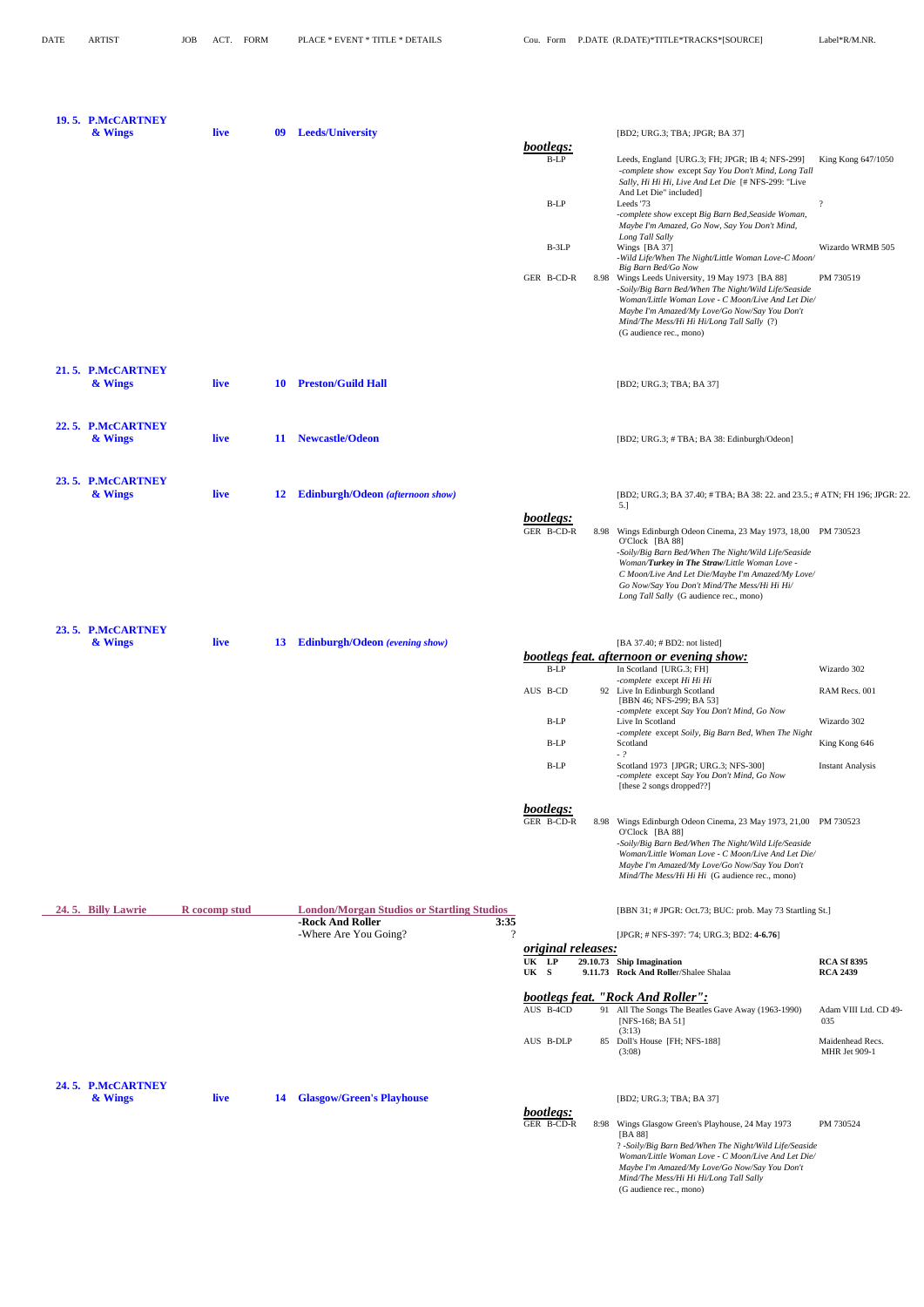|      | 25.5. G.HARRISON             | S    |     | <b>Give Me Love (Give Me Peace)</b><br>On Earth)/Miss O'Dell      | <b>UK</b>               | $(1-4/73)$ | [BD2; URG.3; WCH; ATN]                                                                                                                                                                                                                                                                                                                          | Apple R 5988              |
|------|------------------------------|------|-----|-------------------------------------------------------------------|-------------------------|------------|-------------------------------------------------------------------------------------------------------------------------------------------------------------------------------------------------------------------------------------------------------------------------------------------------------------------------------------------------|---------------------------|
|      | 25.5. P.McCARTNEY<br>& Wings | live |     | <b>15</b> London/Hammersmith Odeon                                | bootlegs:<br>GER B-CD-R |            | [BD2; URG.3; TBA; BA 37]<br>8.98 Wings Hammersmith Odeon Cinema, 25 May 1973<br>[BA 88]<br>-Soily/Big Barn Bed/When The Night/Wild Life/Seaside<br>Woman/Turkey In The Straw/Little Woman Love -<br>C Moon/Live And Let Die/Maybe I'm Amazed/My Love/<br>Go Now/Say You Don't Mind/The Mess/Hi Hi Hi/Long<br>Tall Sally (G audience rec., mono) | PM 730525                 |
|      | 26.5. P.McCARTNEY<br>& Wings | live |     | <b>16</b> London/Hammersmith Odeon                                | bootlegs:<br>GER B-CD-R |            | [BD2; URG.3; TBA; BA 37]<br>8.98 Wings Hammersmith Odeon Cinema, 26 May 1973<br>[BA 88]<br>-Soily/Big Barn Bed/When The Night/Wild Life/Seaside<br>Woman/Little Woman Love - C Moon/Live And Let Die/<br>Maybe I'm Amazed/My Love/Go Now/Say You Don't<br>Mind/The Mess/Hi Hi Hi/Long Tall Sally<br>(G audience rec., mono)                     | PM 730526                 |
|      | 27.5. P.McCARTNEY<br>& Wings | live | 17  | <b>London/Hammersmith Odeon</b><br>- End Of Second British Tour - |                         |            | [BD2; URG.3; TBA; BA 37]                                                                                                                                                                                                                                                                                                                        |                           |
| 9.7. | 28.5.- G.HARRISON            |      | rTX | "Radio One Club" (BBC)                                            | $\overline{UK}$         |            | [BD2]                                                                                                                                                                                                                                                                                                                                           |                           |
|      | 28.5. Nicky Hopkins          | S    |     | Speed On/Sundown In Mexico                                        | <b>USA</b>              | $(1-4/73)$ | [ATN]                                                                                                                                                                                                                                                                                                                                           | Columbia<br>45869         |
|      | 30.5. G.HARRISON             |      | LP  | <b>Living In The Material World</b>                               | <b>USA</b>              |            | [BD2; URG.3; WCH; ATN; #B: 29.5.]<br>1-4/73 Give Me Love (Give Me Peace On Earth)<br>Sue Me Sue You Blues                                                                                                                                                                                                                                       | <b>Apple SMAS</b><br>3410 |





The Light That Has Lighted The World

 Living In The Material World The Lord Loves The One (That Loves The Lord) Be Here Now

 Try Some Buy Some The Day The World Gets Round That Is All







### **May J.LENNON Int**  $?$  *(w/ Elliott Mintz)*

 *documentary:*